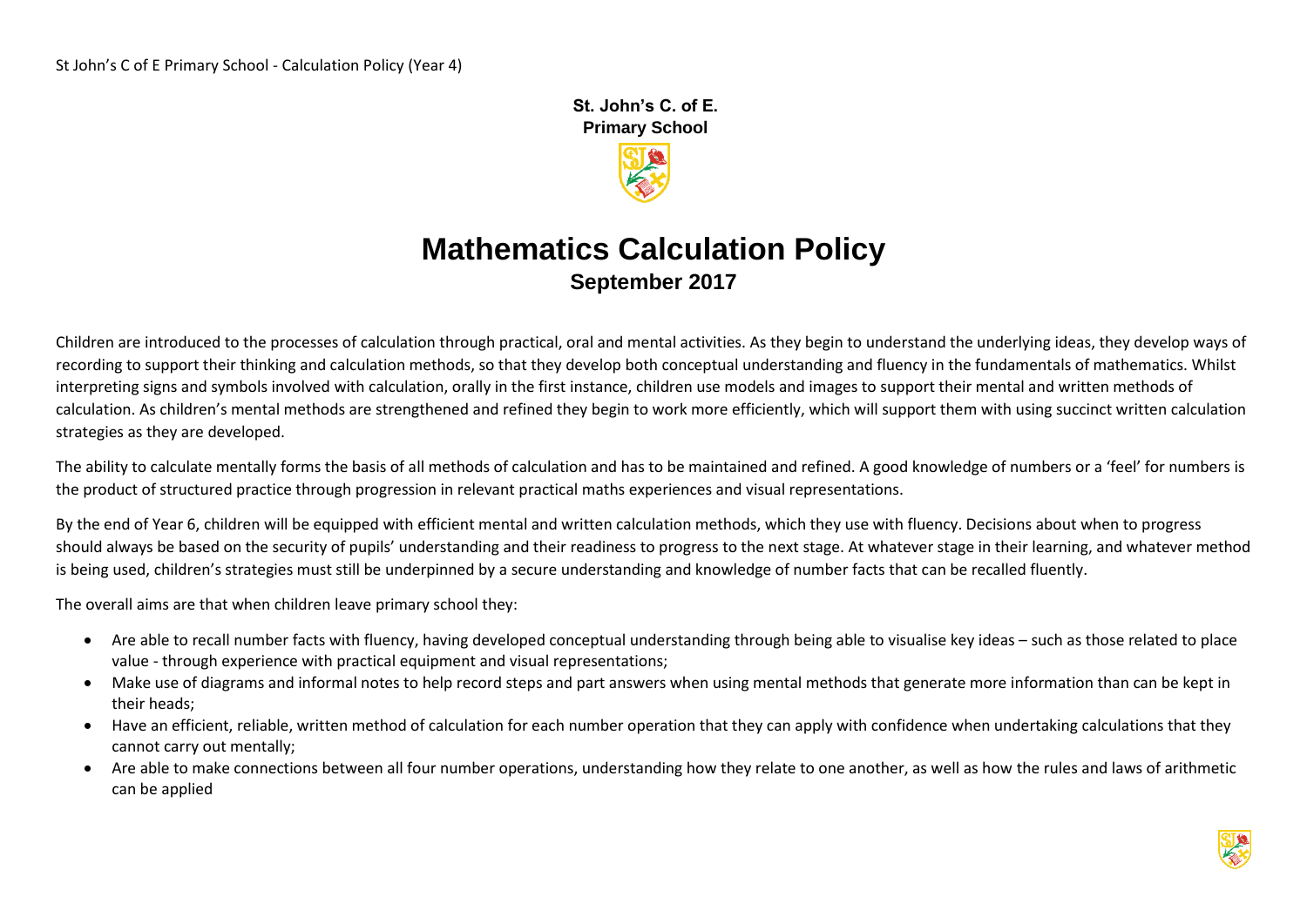## **Mathematical Vocabulary**

| <b>Addition</b>  | <b>Subtraction</b> | <b>Multiplication</b> | <b>Division</b>  |
|------------------|--------------------|-----------------------|------------------|
| Add              | Take away          | Repeated addition     | Groups of        |
| Plus             | Count back         | <b>Times</b>          | Into groups of   |
| More             | Less               | Array                 | Halve            |
| Altogether       | <b>Minus</b>       | Multiply              | Share            |
| Total            | Fewer              | Groups of             | Equally          |
| Increase         | <b>Difference</b>  | Double                | Into lots of     |
| Make             | Count on           | Multiplication        | Divided by       |
| And              | How many more than | <b>Multiples</b>      | Half             |
| Carry            | Subtract           | Factor                | Quarter          |
| Symbol           | Decrease           | Product               | Remainder        |
| Operation        | Exchange           | Lots of               | Factor           |
| Equals           | Symbol             | Arrays                | <b>Divisible</b> |
| Addend           | Operation          | Symbol                | <b>Divisor</b>   |
| Sum <sup>*</sup> | Equals             | Operation             | <b>Dividend</b>  |
|                  |                    | Equals                | Quotient         |
|                  |                    |                       | Regroup          |
|                  |                    |                       | Symbol           |
|                  |                    |                       | Operation        |
|                  |                    |                       | Equals           |

\* 'sum' is a term used for an addition calculation. No other operation uses this term.

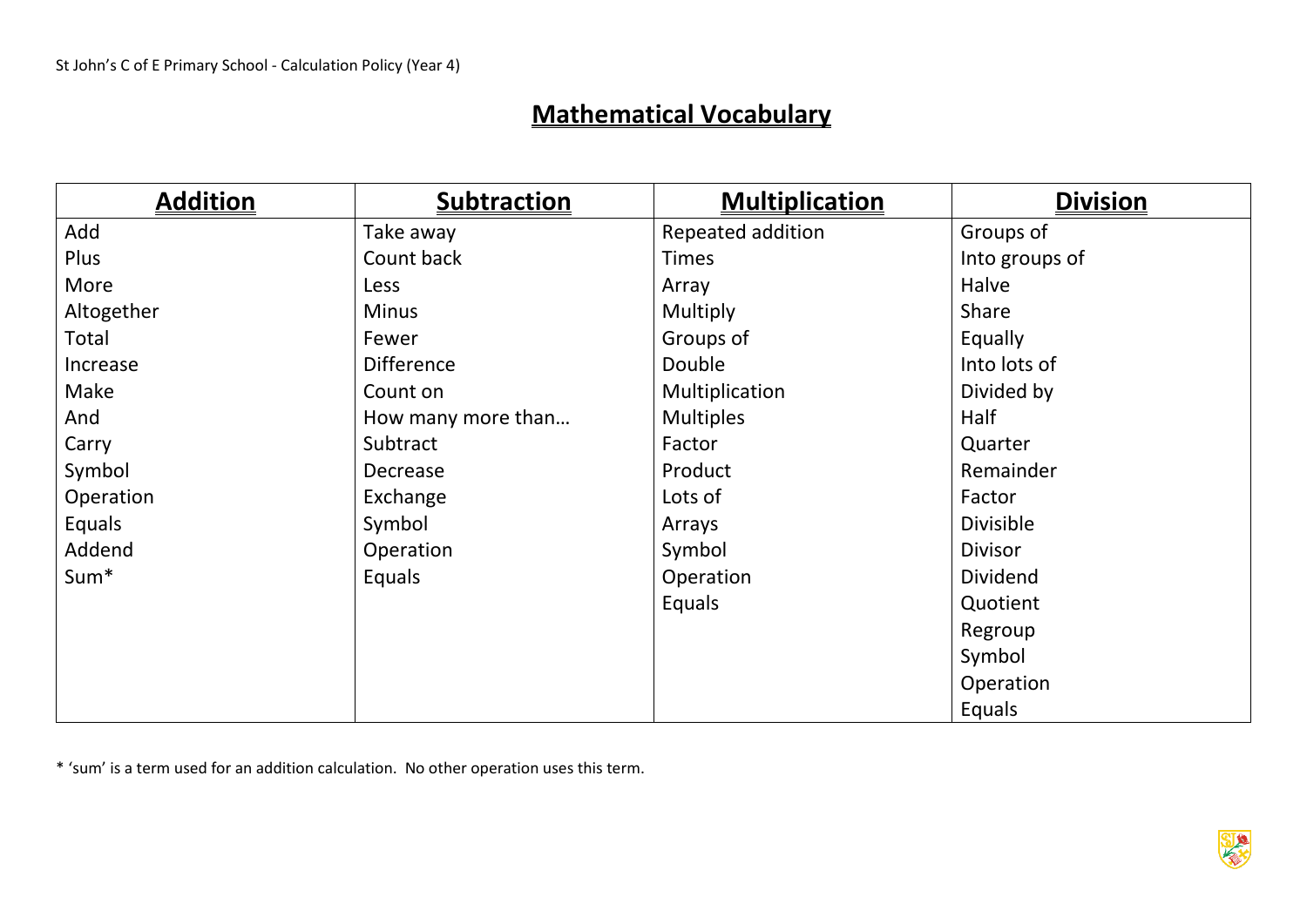

### **St John's Mathematics Calculation Policy**

#### **Year 4**

#### **Addition**

| Year Group | Number Facts                                                                              | Written Calculations and Appropriate Models and Images to Support Conceptual Understanding                                                                                                                                                                                                                                                                                                                                             |  |  |  |  |
|------------|-------------------------------------------------------------------------------------------|----------------------------------------------------------------------------------------------------------------------------------------------------------------------------------------------------------------------------------------------------------------------------------------------------------------------------------------------------------------------------------------------------------------------------------------|--|--|--|--|
| 4          | Pupils should be taught to:<br>Count in multiples of 6, 7, 9, 25<br>$\bullet$<br>and 1000 | 3 digit + 3 digit carrying in the tens columns only (dienes<br><b>Hundreds</b><br><b>Tens</b><br>Ones<br>236<br>$\bullet\bullet$<br>$\bullet\bullet\bullet$<br>$\bullet\bullet\bullet$<br>and place value counters) including decimals<br>$\bullet\bullet\bullet$<br>$+391$<br>$\bullet\bullet\bullet$<br>$\begin{array}{cccccccccccccc} \bullet & \bullet & \bullet & \bullet & \bullet & \bullet & \bullet \end{array}$<br>$\bullet$ |  |  |  |  |
|            |                                                                                           | $\bullet\bullet\bullet\bullet$<br>627<br>$\overline{1}$<br>726<br>£7.26<br>3 digit + 3 digit carrying in the hundreds columns (place<br>$+412$<br>$+64.12$<br>value counters) including decimals<br>1138<br>£11.38<br>Top Tip                                                                                                                                                                                                          |  |  |  |  |
|            |                                                                                           | add the ones first<br>£7.49<br>carry digit underneath<br>3 digit + 3 digit carrying in any columns (place value<br>$+6.84$<br>keeping our place value<br>counters) including decimals<br>columns<br>£14.33                                                                                                                                                                                                                             |  |  |  |  |
|            |                                                                                           | 1 1<br>£67.14<br>4 digit + 4 digit carrying in all columns (except thousands<br>$+£19.94$<br>column). Use (place value counters) including decimals<br>£87.08<br>1 1<br>$-6 + 8 =$<br>Add positive and negative numbers using a number line                                                                                                                                                                                            |  |  |  |  |
|            |                                                                                           | 8<br>$+6$<br>$+2$<br>-6<br>0                                                                                                                                                                                                                                                                                                                                                                                                           |  |  |  |  |

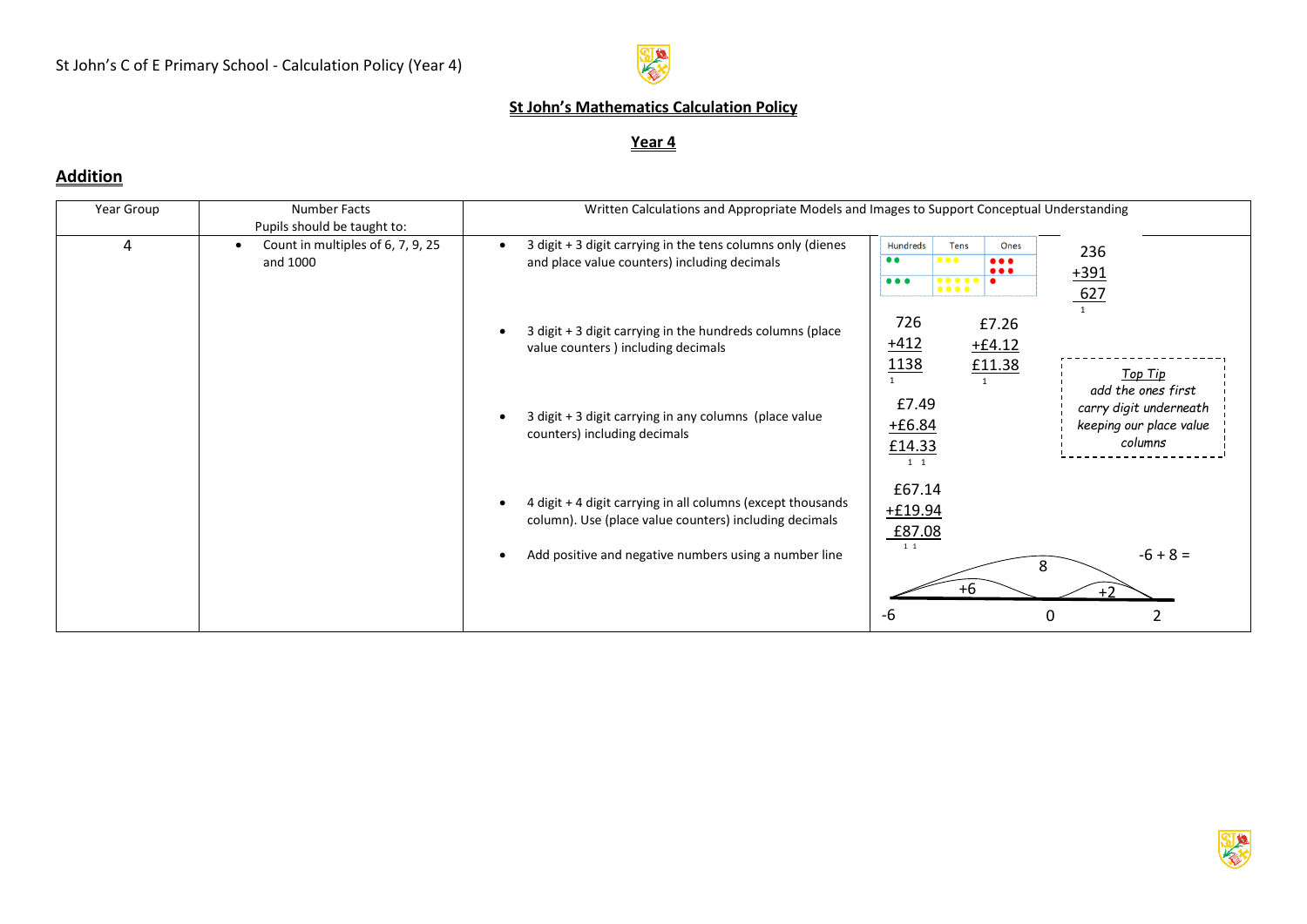### **Subtraction**

| Year Group | Number Facts<br>Pupils should be taught to:                                                                                                                                                                                                                                                                                                                                                                                              | Written Calculations and Appropriate Models and Images to Support Conceptual Understanding                                                                   |                                                 |                                                                                            |                                                                                    |                                                       |              |                                                                                       |                                        |
|------------|------------------------------------------------------------------------------------------------------------------------------------------------------------------------------------------------------------------------------------------------------------------------------------------------------------------------------------------------------------------------------------------------------------------------------------------|--------------------------------------------------------------------------------------------------------------------------------------------------------------|-------------------------------------------------|--------------------------------------------------------------------------------------------|------------------------------------------------------------------------------------|-------------------------------------------------------|--------------|---------------------------------------------------------------------------------------|----------------------------------------|
| 4          | Children estimate and round to check their work as well as using the<br>Count in multiples of 6, 7, 9, 25<br>inverse. Children can answer missing number and word problems<br>and 1000<br>using methods.<br>Revision from year 3 - 3 digit - 3 digits - exchanging<br>Extend to subtracting with decimals<br>Subtract numbers of different amounts of columns<br>including decimals. Top Tip: make sure digits are in correct<br>columns |                                                                                                                                                              | <b>Hundreds</b><br>8 1<br>3796<br>$-78$<br>3718 | Ones<br>Hundreds<br>Tens<br>Tens<br>$\bullet$<br>a, a<br>$\bullet$<br>$\bullet$            |                                                                                    |                                                       | Ones         | 1 1<br>$\chi$ 34<br>$\frac{-152}{82}$<br><u>Top Tip</u><br>Record<br>exchanging above |                                        |
|            |                                                                                                                                                                                                                                                                                                                                                                                                                                          | 4 digit - 4 digit exchanging in all 4 columns including<br>decimals (decomposition)<br>Add and subtract positive and negative numbers using a<br>number line | 3131<br><b>6467</b><br>2684<br>3783             | Thousands<br>$\bullet\bullet\bullet$<br>$\bullet\bullet\bullet$<br>$\bullet\bullet\bullet$ | <b>Hundreds</b><br>Thousands Hundreds<br><br>$\bullet\bullet\bullet\bullet\bullet$ | Tens<br><br>$\bullet$<br>Tens<br><br>$\bullet\bullet$ | Ones<br>Ones | Hundreds<br>Thousands<br>$\cdots$                                                     | Tens<br>Ones<br>$\mathbf{R}^{\bullet}$ |

#### **Multiplication**

| Year Group | Number Facts<br>Pupils should be taught to:                                                      | Written Calculations and Appropriate Models and Images to Support Conceptual Understanding                                                                                                                                                                                                                                                                                                                                            |  |  |  |
|------------|--------------------------------------------------------------------------------------------------|---------------------------------------------------------------------------------------------------------------------------------------------------------------------------------------------------------------------------------------------------------------------------------------------------------------------------------------------------------------------------------------------------------------------------------------|--|--|--|
|            | Recall multiplication and<br>division facts for<br>multiplication tables up to<br>$12 \times 12$ | Children to use grid method (2 digit by 1 digit, 3 digit by 1 digit)<br>x 20 3<br>$8 \vert 160 \vert 24$<br>160<br>$+24$<br>184<br>Children to use expanded multiplication column method (2 digit by 1<br>digit, 3 digit by 1 digit)<br>64<br>89<br>Top Tips<br>$x \rightarrow$<br>Carry underneath when adding<br>28<br>63<br>the totals<br>Add a zero as a place holder<br>420<br>$-560$<br>when multiplying the tens<br>448<br>623 |  |  |  |

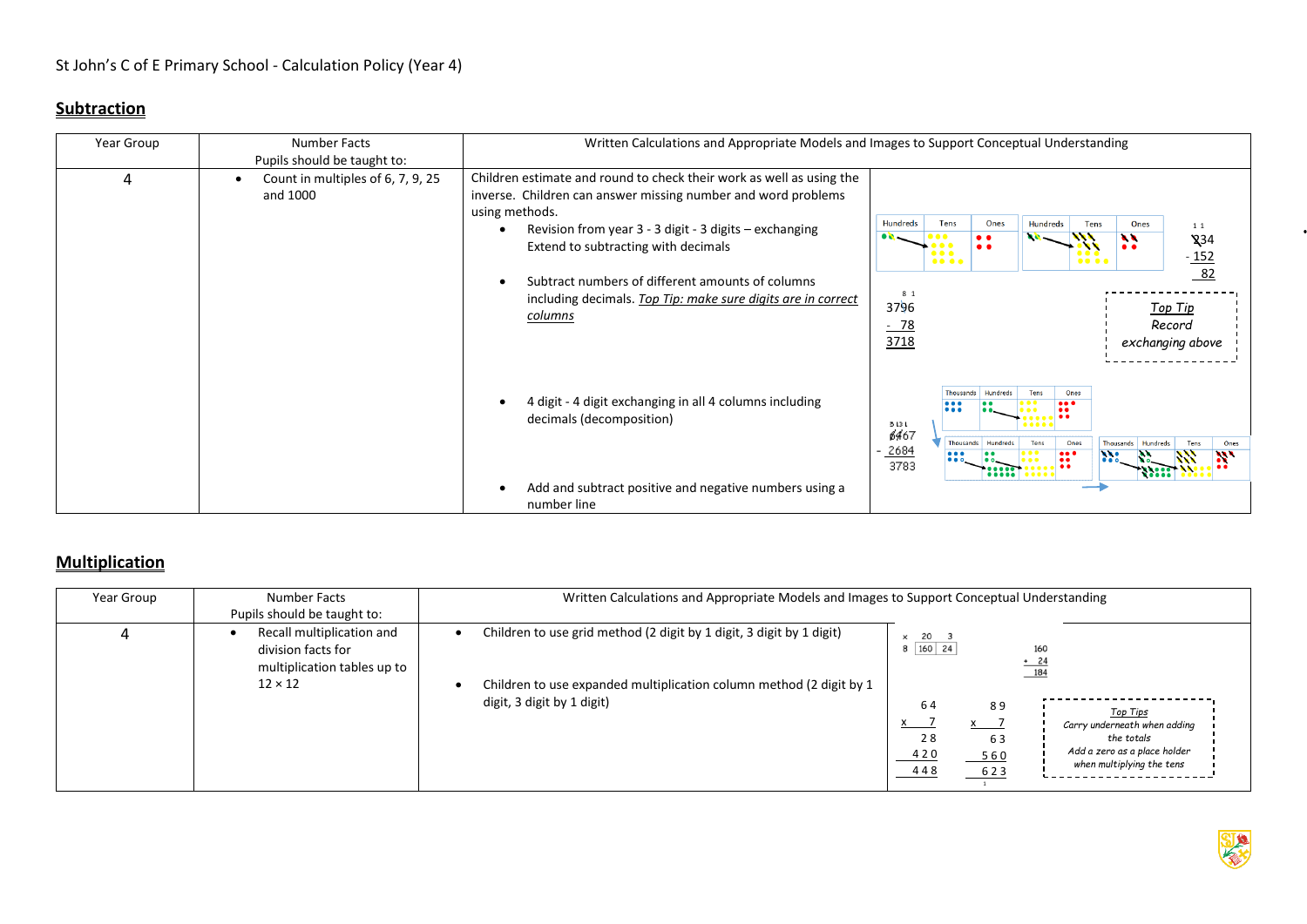### **Division**

| Year Group | Number Facts<br>Pupils should be taught to:                                                      | Written Calculations and Appropriate Models and Images to Support Conceptual Understanding                                                                                                        |                                                                                                                                                                                                                                                                                                     |
|------------|--------------------------------------------------------------------------------------------------|---------------------------------------------------------------------------------------------------------------------------------------------------------------------------------------------------|-----------------------------------------------------------------------------------------------------------------------------------------------------------------------------------------------------------------------------------------------------------------------------------------------------|
|            | Recall multiplication and<br>division facts for<br>multiplication tables up to<br>$12 \times 12$ | Children should revise dividing two digit by 1 digit with and without<br>remainder from year 3.<br>The vertical method (Chunking):<br>Use concrete images such as place value counters initially. | $72 \div 3$<br>Top Tip<br>3)72<br>Keep place value columns<br>$-30$<br>10 <sub>x</sub><br>42<br>Circle the amount of<br>$-30$<br>$10\times$<br>groups taken away<br>12<br>2x<br>- 6<br>$-$<br>Take away groups using<br>2x<br><u>- •</u><br>times tables you know e.g.<br>10x, 5x, 2x, 3x<br>Answer |